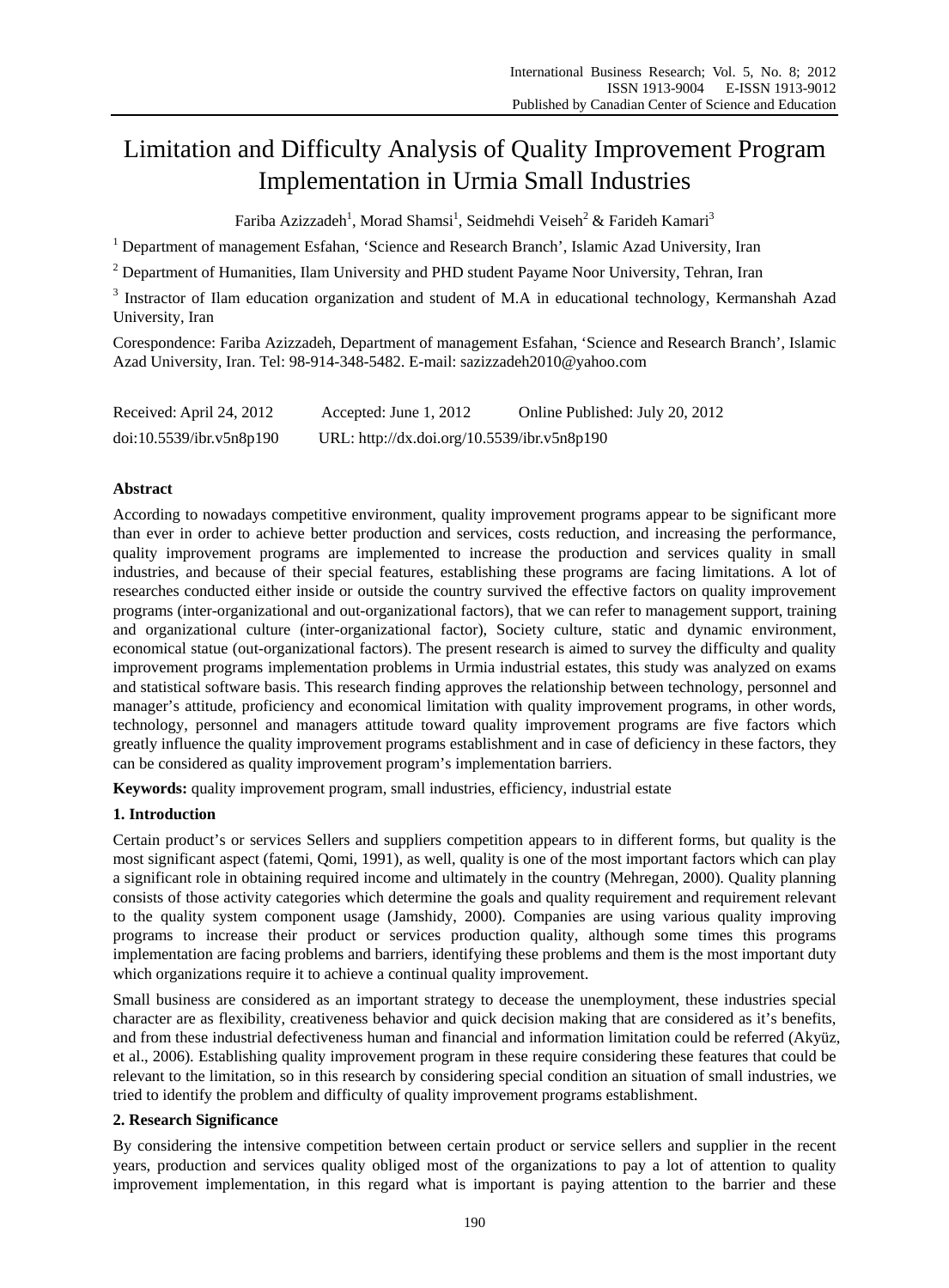programs establishment, and by considering that Urmia industrial estates, are from those industries which play a significant role in making job opportunity and industrial production of this city, it is obvious that intensive attitude of effective factors on quality improvement programs establishment in these industries, will play a key role in achieving organizational goals and also in increasing the productivity.

I this research we tried to survey inter-organizational variables (personnel and managers attitude, technology, proficiency and economical limits) on quality improvement program implementation in small industries in relation to these industrial special condition.

Various researches both domestic and foreign resource study the quality improvement programs showed that different researchers recognized various factors that are effective in this case. according to Mr. Noriaki, Kano, Paul lilrock point of view human inactivity, unwillingness in utilizing quality control approaches, resource loss, management system and society culture weakness are factors which influence quality improvement programs (Lilrock, Kano, 1985), while Ben clegg and boon tan believes that consumers needs and rival performance are the important factors in these programs implementation (Clegg & Tan, 2007).

Main barriers, survived in Iran are as: economical barrier, consumer and personnel satisfaction, resources (financial and human), organizational culture and structure, educational barriers, expectations and attitudes (Jamshidi, 2000; Doniavy, 2004; Nemati, 2006).

## **3. Research Review**

According to the conducted domestic and foreign researches, various factors are identified as effective factor on quality improvement programs implementation, in this case, (Torani, et al., 2008) survived management and supervisors inadequate commitment, inappropriate organizational structure in relation to the quality system, personnel low cooperation, not paying attention, personnel training and deficiency in organizational communication (Torani et al., 2008).

The most important effective factor on quality improvement programs are as managers support, continual training, and senior managers commitment and presenting strategic planning, and also in the following category, managers and personnel incomplete information is considered as the significant factor in the mentioned program failure (Hamidi & Tabibi, 2004).

According to the results coming out of Vatankhah et al. (2010) research, organizational culture play a greatly influencing role in continual quality improving program implementation, the more the organizational culture enjoys the team culture characterization, the more implementation level and quality improvement program implementation will be, and the more hierarchy culture be stronger, the less success will come out in relation to the quality improving performance (Vatankhah et al., 2010). Nemati in his research concluded that there is a meaningful relationship between quality management systematic training, organizational culture, personnel expectation and anticipation and establishing these systems (Nemati, 2006). Kebriaei et al. in 2004 identified the consumers expectation and perception from services quality as an important factor on quality improvement program implementation (Kebriaei et al., 2004).

In other research conducted in west Azerbaijan province standard administration, quality control responsible capabilities, managers and executive organization cooperation with quality control responsible, financial and human resource facilities, trust to the control responsible capability, quality control custodian attitude, quality control responsible satisfaction, the country economical condition and lack of knowledge were introduced as an effective factors on the quality control system establishment (Doniavy, 2004).

In another research conducted in west Azerbaijan province food industry, manager's manufacturing unit's lack of proficiency, lack of expert's presence in manufacturing units, ownership and management oneness, lack of facilities and competition absence in producing stage as an effective factor on the examined quality management establishment. It is from these research findings that three groups of cumbersome evidence, strict structure and absence of control readiness were identified as the establishing and maintaining ISO 9000 quality system barriers (Jamshidi, 2000).

Fuentes-Fuentes et al. (2004) studied the environmental barriers and according to their results, static environment facing comprehensive quality management implementation with difficulties (Fuentes-Fuentes et al., 2004).

Other research results in this ground refer that trust absence in the environment influence the quality improvement programs (Zhao et al., 2004).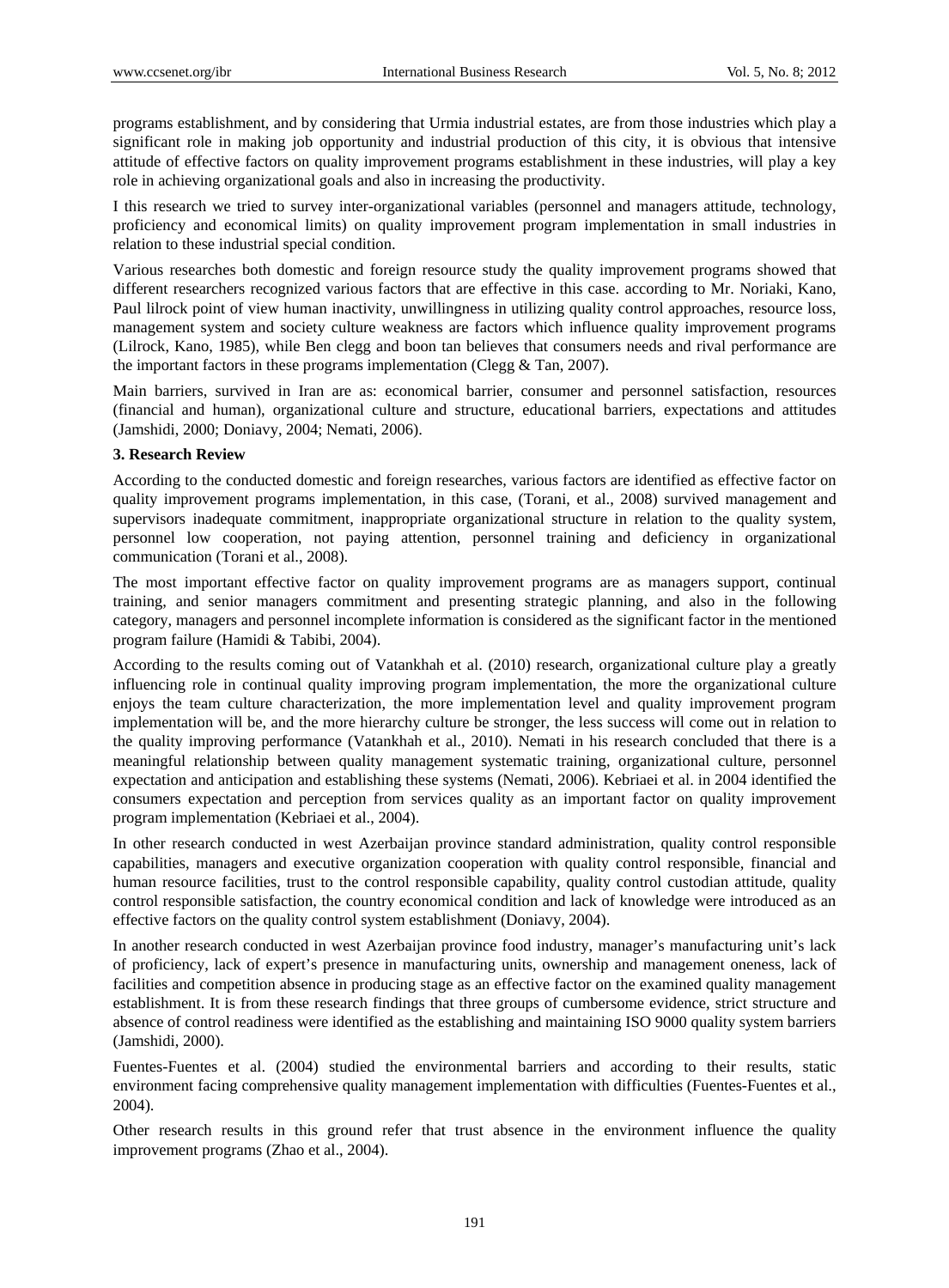Galperin likewise in surveying the environment, introduced the society culture an important factor, in population-oriented culture like Mexico implementing comprehensive quality management was more successful than individual-oriented culture like Canada. In fact he introduced individual-oriented culture as one of the comprehensive quality management barrier (Galperin et al., 1999). In a research conducted in china, South Korea and Taiwan, special cultural dimensions were considered as the influencing factors in quality management effectiveness, (Tomas & Wacker, 2010). Vecchi and Brennan in their research concluded that countries more avoiding low distrust, the more they are committed to the compliance and conformance of high production quality, also they states that countries enjoys culture with low power gap, individualism and democracy, pay lower attention to their quality program implementation. (Vecchi & Brennan, 2011)

In research conducted by Taveira et al., organizational work place environment (as senior manager's support) was introduced as an effective factor in resource quality management implementation (Taveira et al., 2003).

Simecurkovic and Robert sroufe believes that appropriate assessing tools absence is the quality program effectiveness barriers (Curkovic & Sroufe, 2007).

In another research conducted in turkey industries, 32 factors which greatly influence the comprehensive quality management implementation were identified, that the most important mentioned one is the quality improvement and higher income, also this research results shows that if these factors go under control, will cause the comprehensive quality management establishment and will increase their success level (Bayazit & Karpak, 2007).

Jayaram et al. 2010 in their research concluded that three structural factor as management commitment, focus on consumer and trust in comprehensive quality management success are very important (Jayaram et al., 2010). Also leadership competencies (Das et al., 2011), internal motivation (Prajogo, 2011), quality culture (Jinuhui et al., 2011), aggressive organizational culture (Morrow et al., 2011) and generally organizational culture (Irani & Beskesi, love, 2004) are other factors which were studied by different researchers and their influence on successful management programs and quality guarantee implementation was approved.

## **4. Some of the National Quality Model Awards**

#### *4.1 Malcom Baldrige National Quality Award*

Malcom baldrige was the United States trade minister on 1981-1987, he believes quality management key role as a means of long-term welfare and power of the country, he arranged activity on the ground of quality improvement that eventually led to pass an award which was named to honor him, this model was implemented in the united states and mainly consist of three groups:

First group: award for educational institution

Second group: award for business institution

Third group: award for healthcare institution

Malcom baldrige PLUSSAGE model consist of eleven concepts and basic principle that are as follow:

- leadership based on objectivity
- valuing the personnel and business partner
- excellence based on customer
- innovation management
- fact-based management
- individual and organizational learning
- focus on future
- alacrity
- social responsibility
- focus on results and value creation
- systematic attitude

Malcom baldrige model enjoys seven criteria which come out from the above eleven principles, in this model each criterion was divided to several sub-criteria to evaluate the organizations, these criteria are consisting of the following:

- leadership
- strategic planning
- focus on consumers and market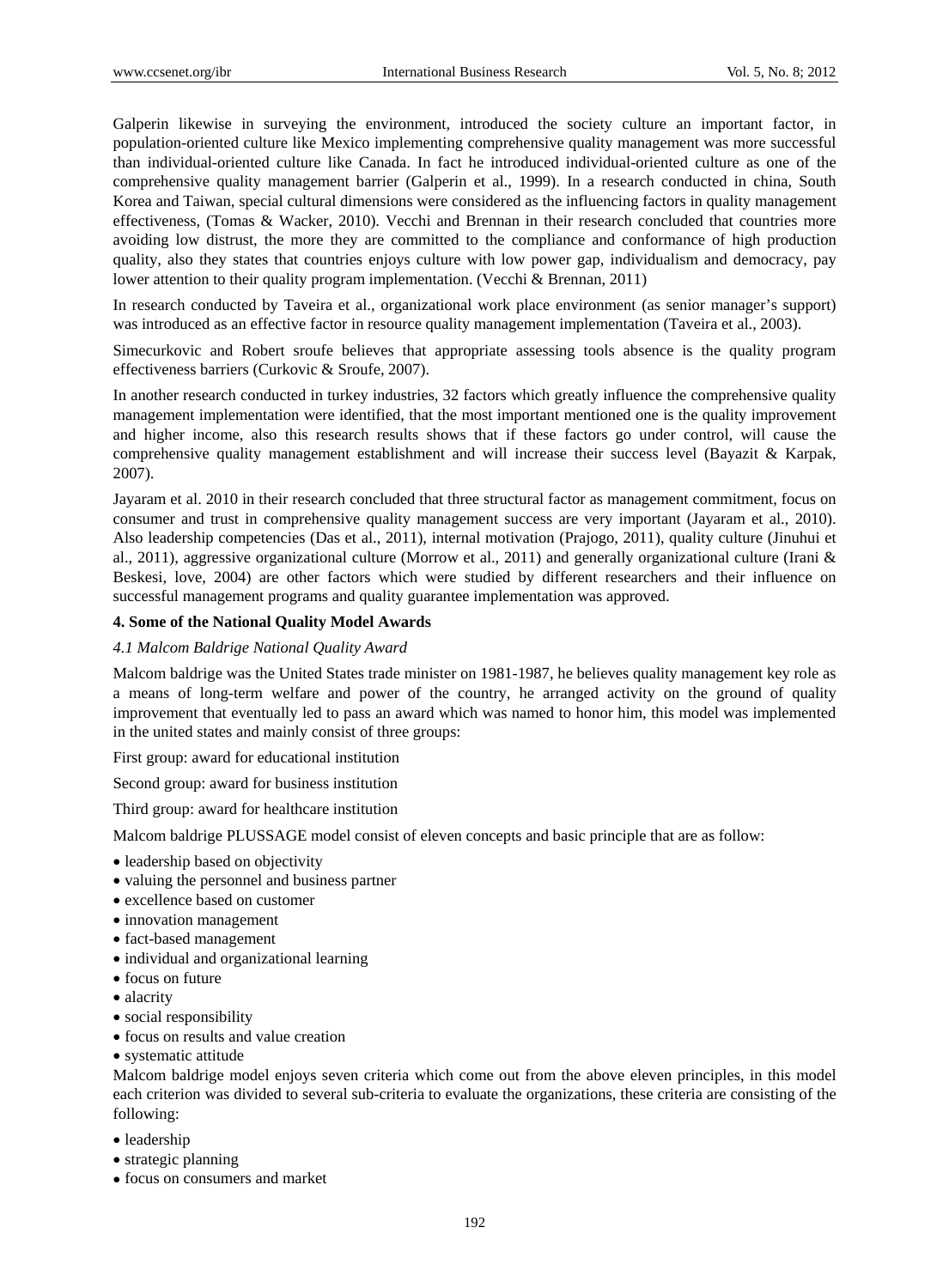- measuring, analyzing and knowledge management
- human resource concentration and development
- process management
- business results

Malcom baldrige model's criterion are presented in the below shape in a systematic approach.

Organizations, environment,

Communications, challenges face



Figure 1. Malcom baldrige model's with systematic approach (Asgharizadeh, Nasroallahi, 2007)

#### *4.2 Deming Quality Award Model*

Deming quality award model play a significant role in relation to quality control development and quality management. All the companies which received this award designed their quality control system very orderly and formed a special inspection group. This model is reviewed and revised frequently from its early design, now Deming quality award is divided into four categories:

- Deming award for individuals
- Deming functional award
- Deming application award for foreign companies
- Quality control award for operations business units

Deming model enjoys 56 features that all have the same weight in the model, each one of the features are divided to several criterion, that these sub-criterion are the basis of organizations assessing, Deming quality award criterion are as follow:

- Organization policy
- Training and manpower training (human resource training)
- Information collecting and usage methods
- Organizing approach and organization main activity
- Analysis method and the existing problem and difficulties survey
- Quality guarantee
- Results coming from quality control activity
- Activities control methods
- Activity Standardization methods
- Planning for the future

The mentioned criterions are the organizational assessing basis, that all have the same weight in the model, nowadays most of the countries relying on this model, establishing national and regional prizes that are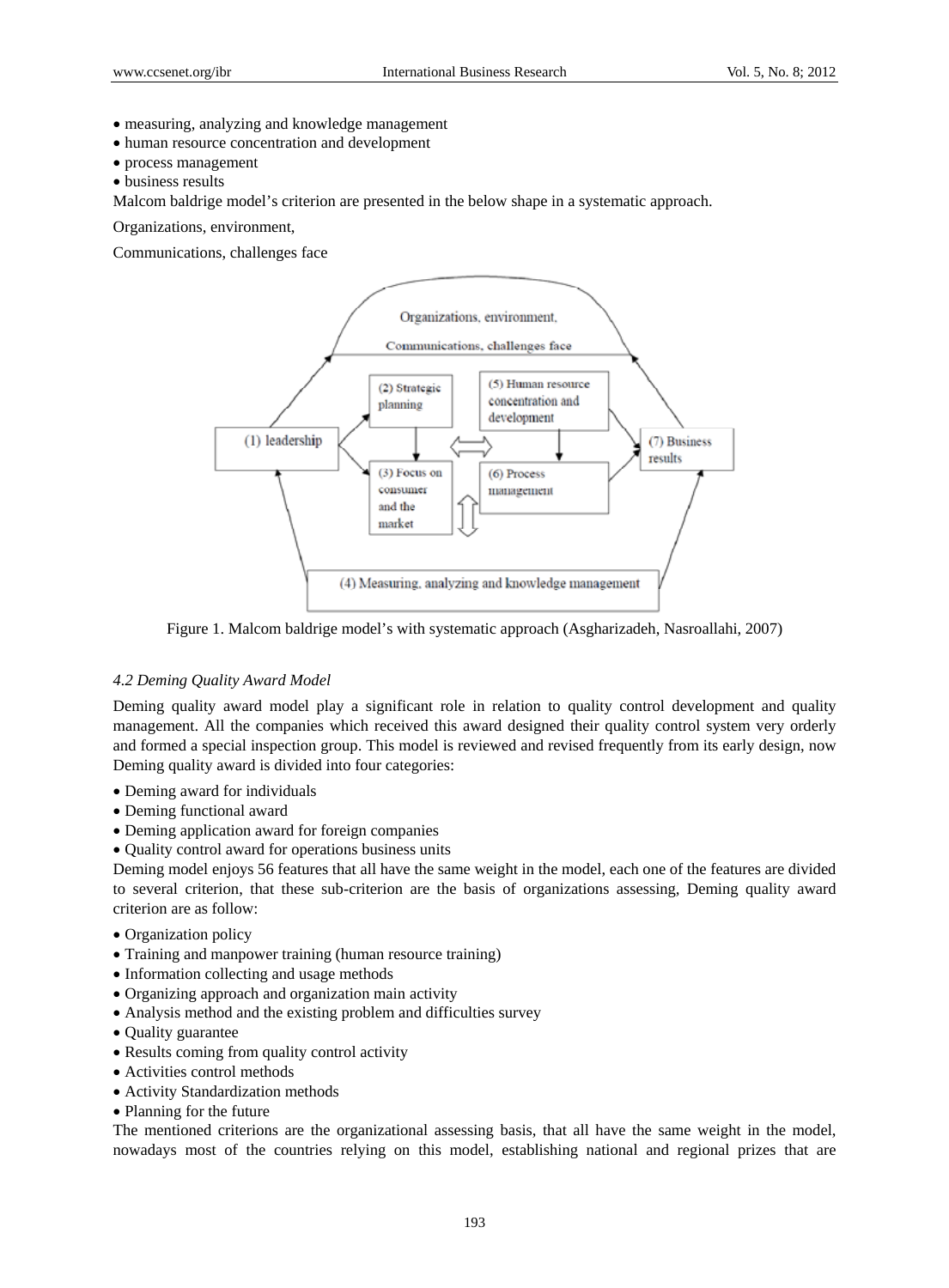organizational motivators toward excellence, growth and wealth making. In fact this pattern plays a significant role in organizations correct orientation. Simplified Deming model framework is illustrated in the following.



Figure 2. Simplified Deming model framework diagram (Asgharizadeh, Naroallahi, 2007)

# *4.3 Process Costing Model*

This model was suggested by Crosby in 1979, which in fact identify the quality costs from qualitative activities. Qualitative activities consist of all the qualitative activities which are conducted in order to improve the production, services and processes:

Crosby divided qualitative activities into two categories:

- 1- Categories which are conducted for the first time, that production, services and processes level of quality reaches the desired qualitative level.
- 2- Activities conducted to fixing deficiency, reworking and etc. after achieving weak qualitative level in order to improve. Crosby calls costs coming out of the first class as compliance costs and costs coming out of second class activity as non-compliance costs. (Emamy, 2007)

## **5. Research Method**

This survey if applicable research and is conducted on survey approach basis, in this method we tried to evaluate individual empirical attitude in order to realize the quality improving programs implementation difficulties and limits on the Urmia industrial estates level from managers and personnel's perspectives.

The surveyed society consist of all the factories located in Urmia industrial estates, according to the statistical reports about 8600 persons are working in these industrial estates, the sampling was carried out by using Cochran formula and led to sample density equal to 240 persons of personnel and managers which were selected in accidental method. To collect the data a questionnaires consist of 30 questions were used, which survived the quality improvement programs different aspects. Also the answer domain was classified on basis of likert classification from very high to very low, for questionnaires durability and data analysis we used the statistical techniques and software's.

## **6. Goals, Hypotheses and Central Research Question**

By thematic and theoretic literature review, this research aim is to survey the internal variables situation (technology, manager's attitude, managers proficiency level, economical limits and personnel attitude) and also these variables effect on quality improving programs implementation. We offered thesis to reach to these goals:

Hypothesis 1: There is a meaningful relationship between technologies are used in small industries and quality improving programs development absence.

Hypothesis 2: There is a meaningful relationship between quality improving programs and quality improving programs developments absence.

Hypothesis 3: There is a meaningful relationship between manager's proficiency and quality improving programs developments absence.

Hypothesis 4: There is a meaningful relationship between small industries economical limits and quality improving programs developments absence.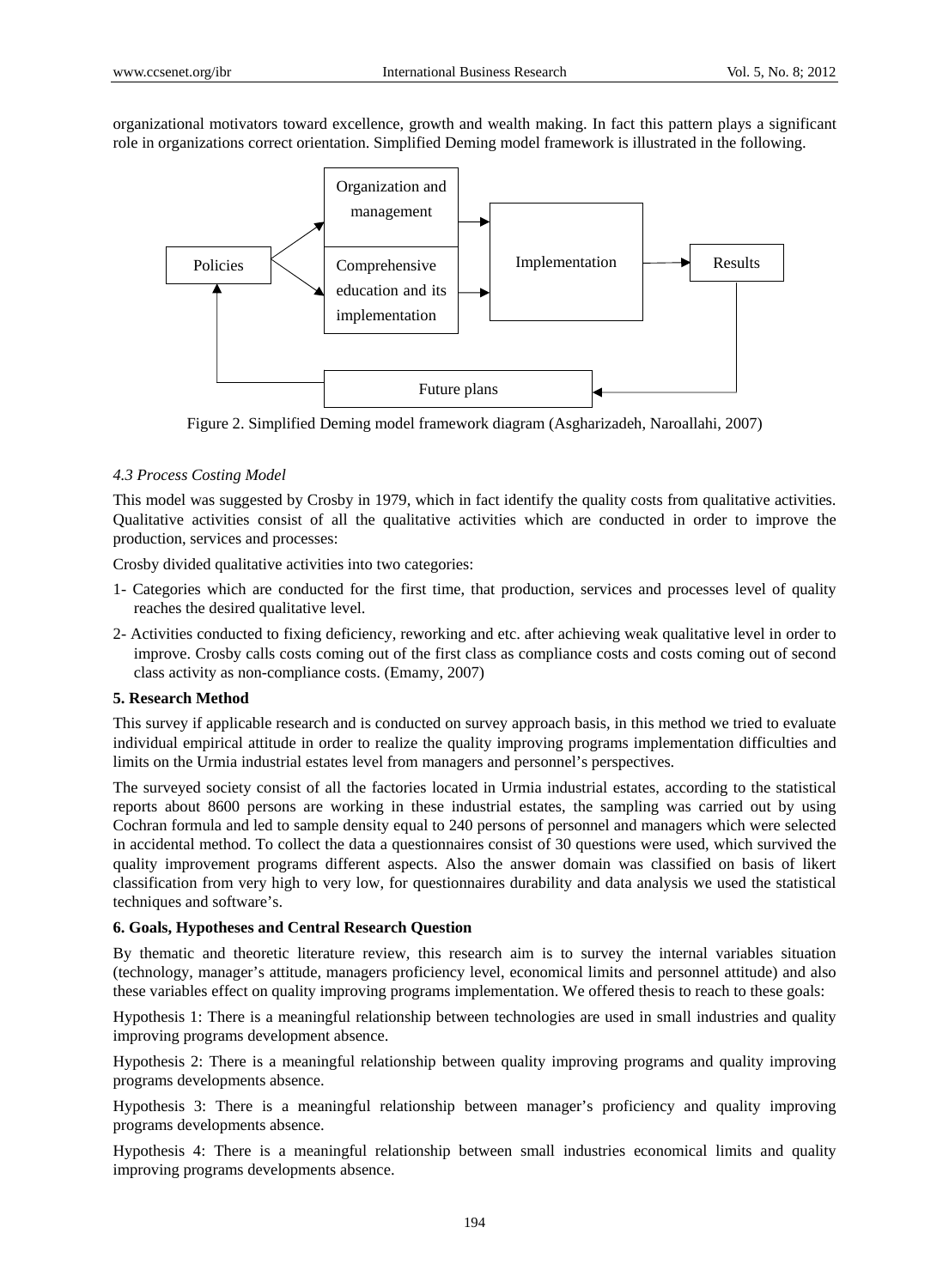Hypothesis 5: There is a meaningful relationship between personnel attitude toward quality improving programs and quality improving programs developments absence.

This research questions were divided in two categories, the first one is evaluating inter-organizational issues and the other is evaluating out-organizational issues.

Questions which evaluates the utilized technology level in small industries, rotates around the machinery and equipment axis, planning, ISO, competition among companies and quality control, also central questions which evaluate manager's attitude theory to the quality improving programs are on the ground of cooperation and consultation interest, quality improving programs effect, pseudo-income ground and quality culture, to test the manager's proficiency theory, question's as manager's knowledge and awareness, employing experts, planning, proficiency level, employing experts and the utilized professional training level were used. Attitude survey question evaluate the interest-rate, intermediary and broker, official and non-official institution financial support, relevant production unit financial facilities, panning and competitive market absence, the theory evaluate the economical limits of small industries. And finally, questions like personnel willingness, personnel and manager's cooperation and consultation, people purchase potential, abundance of Chinese goods, and job safety low level, evaluate personnel attitude toward the quality improving programs.

# **7. Research Conceptual Model**

In information era special features leads the world, that change speed is the most important one, that each moment adds to it's acceleration, in this environmental condition, an economical institute or service institute can reach to it's organizational goals and improve it's productivity in the organization when it recognize this changes, predict them and finally accept them and keep pace with them. So what we must evaluate on this ground is that according to the changes and evolutions in the technology and massive competition, does the technologies are used in Urmia small industries are enough effective to implement quality improve program? By considering that manager's negative attitude toward quality improving programs which are the main supporter of these programs, face these programs with barriers, so it is capable to be evaluated.

And also quality control managers and responsible are those who play an effective role in quality improve program, so their proficiency level on this ground can be determining factor and thus have the capability to be studied.

Regarding that small industries are grappling with financial limits (Akyüz et al., 2006), it leads to the information and human limits. So small industries economical barriers can be one of the factors which influence these programs implementation, and also personnel are the main executive of these quality improving programs, and if there is adequate motivation absence on this ground, it can be one of the important factors which facing this program with problems.

In relation to the discussed introduction, the utilized technology factors in small industries, manager's attitude, quality control responsible level of proficiency, economical limits and personnel were chosen as attitude as effective variables, the conceptual model of this research is as follow:



Figure 3. Dependant and independent variable relationship

# **8. Research Findings**

This research finding are revealing that total score average on the ground of technology are (80/71) with standard deviation 29/91. According to the obtained results, it seems that there is a meaningful relation between the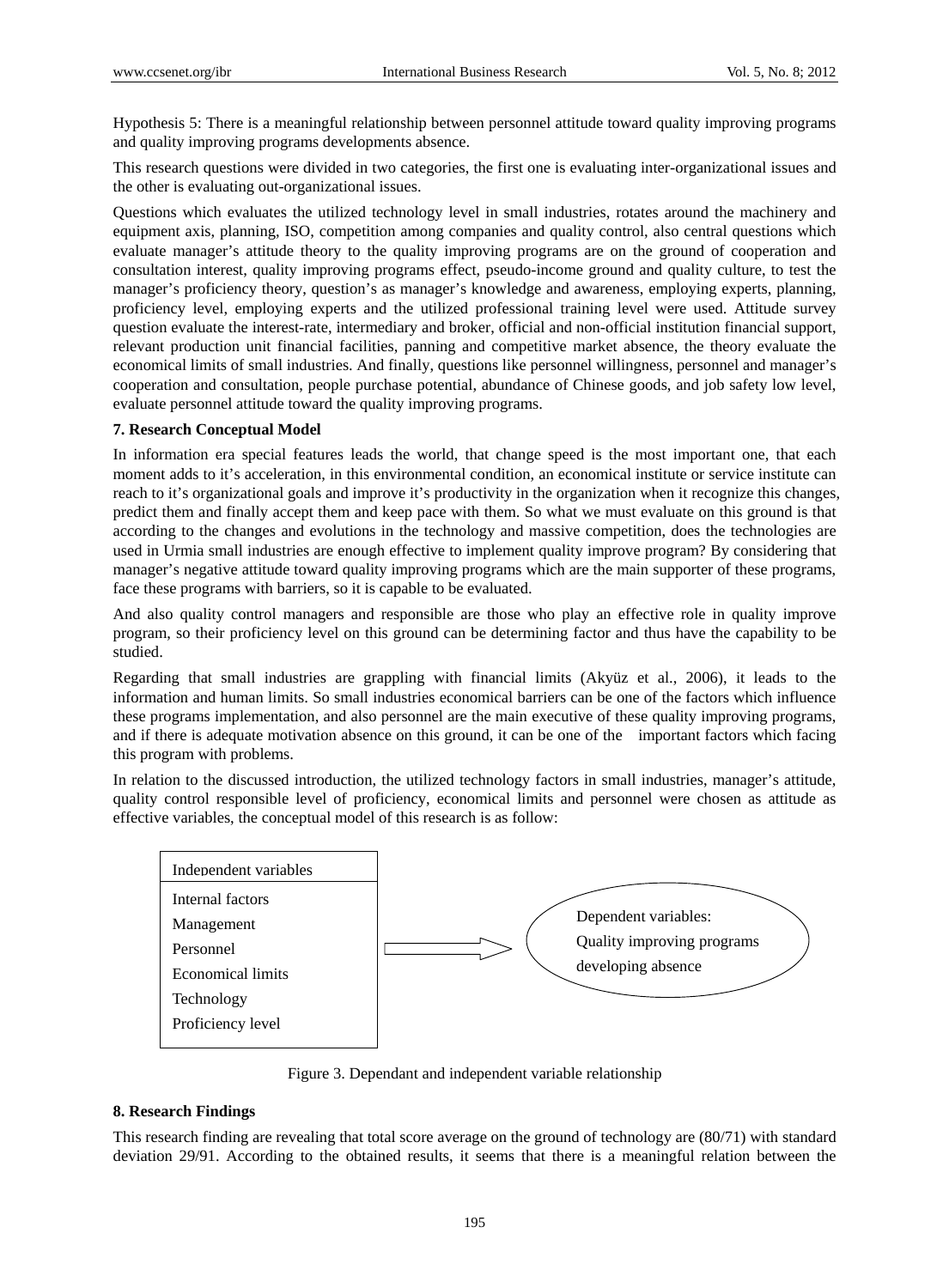technologies utilized in small industries and quality improvement program implementation with 5% error level  $(p = .000 < .05)$ . So we can not reject the above theory.

Manager's Proficiency level on quality improve programs total score average (66/47) are accompanied with 25/706 standard deviation. According to the obtained results we saw a meaningful relation between manager's proficiencylevels and quality improving programs are accompanied with.05 error level ( $p = .000 < .05$ ). So the above theory will be accepted.

Small industries total score average (63/19) accompanied with 21/985 standard deviation 21/985, the obtained information reveals that there is a meaningful relation between small business economical limits and quality improve programs development absence with 5% error level ( $p = .000 < .05$ ). So this theory will be accepted.

Personnel attitude toward quality improving programs total score average (64/96) accompanied with standard deviation 23/84, the obtained results shows that there is a meaningful relation between personnel attitude toward quality improving programs and developing these programs with .05 error level ( $p = .000 < .05$ ) so this can't be rejected, either.

| Table 1. Research obtained results |  |
|------------------------------------|--|
|------------------------------------|--|

| Research theories | Average | Standard deviation | p-value | Xi-d    |
|-------------------|---------|--------------------|---------|---------|
| Theory 1          | 80/71   | 29/91              | 0/000   | 193/708 |
| Theory 2          | 67/16   | 23/049             | 0/000   | 46/011  |
| Theory 3          | 66/47   | 25/706             | 0/000   | 102/317 |
| Theory 4          | 63/19   | 21/985             | 0/000   | 177/487 |
| Theory 5          | 64/96   | 23/84              | 0/000   | 125/477 |

#### **9. Conclusion and Suggestions**

This present research was conducted aimed to analyze quality improving programs implementation problems and limits in Urmia small industries that the studied society consists of industrial estate.

According to the experts point of view, personnel internal motivation is a significant factors in quality improving programs implementation (Irani & beskee, 2004), that by analyzing these research results it appears that Personnel attitude toward quality improving programs play a significant role in these programs implementation, this means that in case of negative Attitude of personnel's toward the quality improving programs, these programs establishment in the organizations will encounterproblems. So as a result, training plans are essential for increasing personnel motivation in order to implement quality improvement programs.

Other researchers introduce motivation, manager's support and commitment to play a significant role in quality improving programs (Torani, Tabibi, Shahbazi, 2008; Hamidi, Tabibi, 2003; Doniavy, 2003; Jarayem et al., 2010), according to this research results likewise manager's attitude toward the quality improving programs is another key factor that play a significant role. Manager's negative attitudes toward these programs encounter their establishment with difficulty which is recommended to apply the essential training to increase the manager's motivation.

According to the researcher's findings training and increasing the information is the most important thing to do which is needed to success in quality improving programs. (Hamidi, Tabibi, 2003; Nemati, 2004). According to the obtained results from this research, manager's and quality control responsible proficiency level is of those factors that if this factor level is low, consider as this programs implementation barriers. So it is recommended to increase managers and quality control responsible proficiency level in relation to the relevant training.

A study conducted on 1999-2000 in turkey manufacturing industry. That consists of 851 small and medium industrial company of this country, the results shows that budget barriers greatly influence small company performance. (Akyüz et al., 2006), and also other research introduce economical difficulties as significant barrier (Doniavy, 2003), according to the present research results there is a relationship between small industrial limits and quality improvement programs development absence. So, increasing small business economical potential is recommended in company with training in order to achieve quality improvement programs implementation.

In the present research it was determined that updating machinery and equipment and generally technology's utilized on the ground of quality improvement is an effective factor which by planning on this ground we can achieve success in establishing this program, and also on this ground conducting comparative studies with other countries which experienced successful quality improving implementation is from recommended solutions.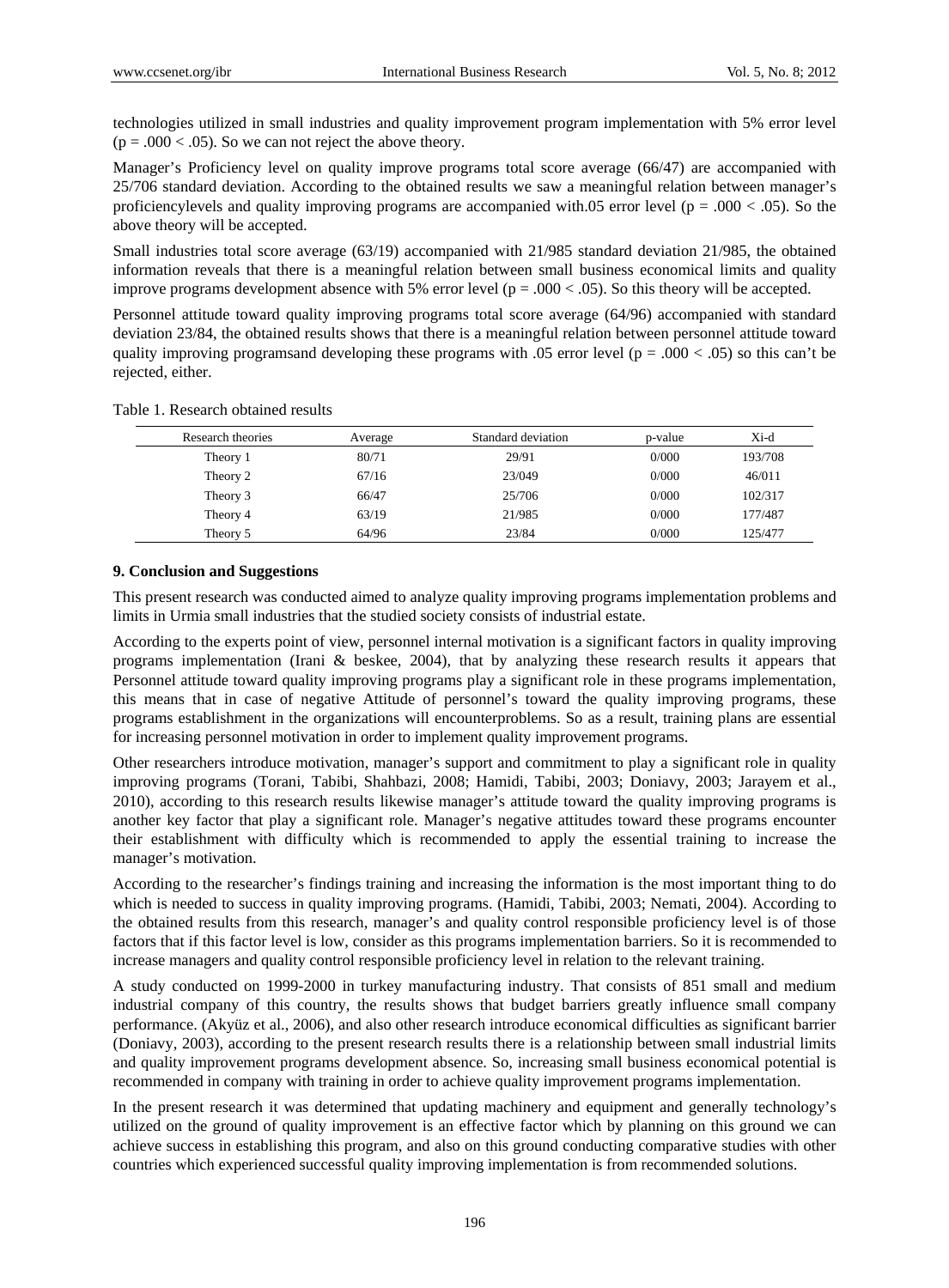#### **References**

- Akyüz, K. C., Akyüz, I., Serin, H., & Cindik, H. (2006). The financing preferences and capital structure of micro, small and medium sized firm ownersin forest products industry in turkey. *Forest Policy and Economics, 8*, 301-311. http://dx.doi.org/10.1016/j.forpol.2004.09.003
- Amami, R. (2007). Quality costingmethods, Tadbirmagazine, Year eighteenth, No. 181, PP.124-136.
- Asgharzadeh, E., & Nasrollahi, M. (2007). Ranking companies based on the model of efficiency measures method PROMETHEE. *Journal of Humanities, 11*(3), 73-91.
- Bayazit, O., & Karpak, B. (2007). An analytical network process- based framework for successful total guality management (TQM): An assessment of Turkish manufacturing industry readiness. I*nternational Journal of Production Economics, 105*, 79-96. http://dx.doi.org/10.1016/j.ijpe.2005.12.009
- Clegg, B., & Tan, B. (2007). Using QFD for e-business planning and analysis in a micro-sized enterprise. *International Journal of Quality & Reliability Management, 24*(8), 813-828. http://dx.doi.org/10.1108/02656710710817108
- Curkovic, S., & Sroufe, R. (2007). Total Quality Environmental Management and Total Cost Assessment: An exploratory study. *International Journal of Production Economics, 105*, 560-579. http://dx.doi.org/10.1016/j.ijpe.2006.04.021
- Das, A., Kumar, V., & Kumar, U. (2011). The role of leadership competencies for implementing TQM. *International Journal of Quality & Reliability Management, 2*, 195-219. http://dx.doi.org/10.1108/02656711111101755
- Doniavi, A. (2004). Systems analysis, quality control systems of major difficulty in production units under the Standards & Industrial Research Office of West Azerbaijan province. research projects, Persian date Esfand 2004.
- FatemiGhomi, M. T. (1999). Statistical quality control. Amirkabir University (Tehran Polytechnic), Winter 1999, first edition, p. 35.
- Fuentes-Fuentes, M., Albacete-Sáez, C. A., & Lloréns-Montes, F. J. (2004). The impact of environmental characteristics on TQM principles and organizational performance. *Omega, 32*, 425-442. http://dx.doi.org/10.1016/j.omega.2004.02.005
- Galperin, B. L., & Lituchy, T. R. (1999). The implementation of total quality management in Canada and Mexico: a case study. *International Business Review, 8*, 323-349. http://dx.doi.org/10.1016/S0969-5931(99)00006-2
- Hamidi, Y., & Tabibi. (2004). The results review of TQM implementation in Province healthcare networks 81-79. *Scientific Journal of Hamadan University of Medical Sciences and Health Services, 1*(31), 37-43.
- Irani, Z., Beskese, A., & Love, P. E. D. (2004). Total quality management and corporate culture: constructs of organizational excellence. *Technovation, 24*(8), 643-650. http://dx.doi.org/10.1016/S0166-4972(02)00128-1
- Jamshidi, M. H. (2000). Review and identify the factors of quality management in West Azarbaijan province's food industry (Public administration master's thesis).
- Jayaram, J., Ahire, S. L., & Dreyfus, P. (2010). Contingency relationships of firm size, TOM duration, unionization, and industry context on TQM implementation-A focus on total effects. *Journal of Operations Management, 28*, 345-356. http://dx.doi.org/10.1016/j.jom.2009.11.009
- Kebriaei, A., Akbari, F., Hosseini, S. M., Eftekhar Ardebili, H., & Pourreza, A. (2004). Survey on quality gap in primary health care in Kashan health centers. *The Journal of Qazvin Univ. of Med. Sci.,* 31-53.
- Kull, T. J., & Wacker, J. (2010). Quality management effectiveness in Asia: The influence of culture. *Journal of Operations Management, 28*, 223-239. http://dx.doi.org/10.1016/j.jom.2009.11.003
- Mehregan, M. R. (2000). Mathematical Behavior Motivation. *Quality Management Journal, 49*, 24-12.
- Morrow, P. C., McElroy, J. C., & Scheibe, K. P. (2011). Work unit incivility, job satisfaction, and total quality management among transportation employee. *Transportation Research Part E*, 1-11.
- Nemati, L. L. (2006). Review the quality management system in Telecom West Azarbaijan province (public administration master's thesis MA).